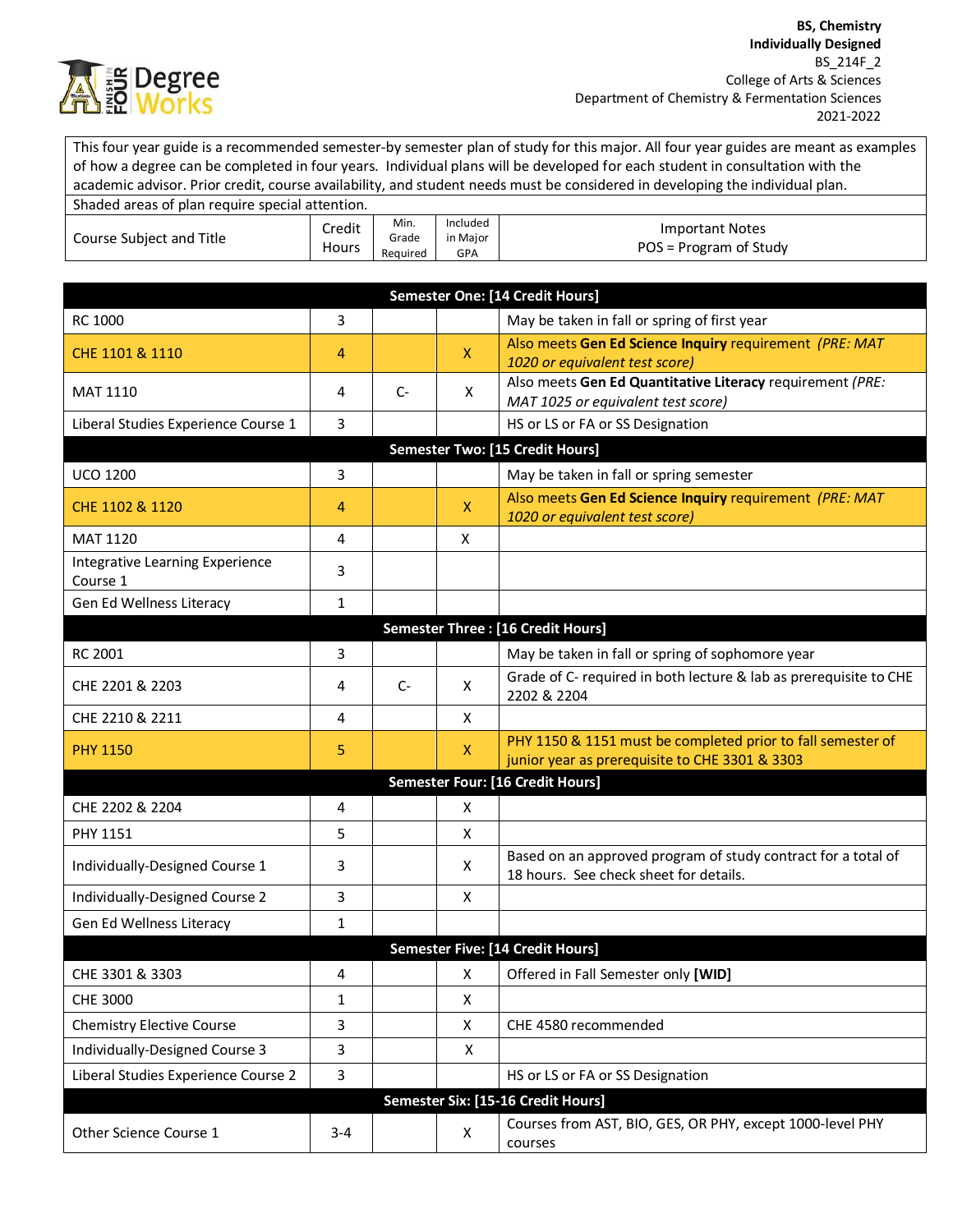

|                                                 |              |               |                 | This four year guide is a recommended semester-by semester plan of study for this major. All four year guides are meant as examples |
|-------------------------------------------------|--------------|---------------|-----------------|-------------------------------------------------------------------------------------------------------------------------------------|
|                                                 |              |               |                 | of how a degree can be completed in four years. Individual plans will be developed for each student in consultation with the        |
|                                                 |              |               |                 | academic advisor. Prior credit, course availability, and student needs must be considered in developing the individual plan.        |
| Shaded areas of plan require special attention. |              |               |                 |                                                                                                                                     |
|                                                 | Credit       | Min.<br>Grade | Included        | <b>Important Notes</b>                                                                                                              |
| Course Subject and Title                        | <b>Hours</b> | Required      | in Major<br>GPA | POS = Program of Study                                                                                                              |
|                                                 |              |               |                 |                                                                                                                                     |
| Individually-Designed Course 4                  | 3            |               | X               |                                                                                                                                     |
| Integrative Learning Experience                 | 3            |               |                 | HS or LS or FA or SS Designation                                                                                                    |
| Course 2                                        |              |               |                 |                                                                                                                                     |
| <b>Free Elective</b>                            | 3            |               |                 |                                                                                                                                     |
| <b>Free Elective</b>                            | 3            |               |                 |                                                                                                                                     |
|                                                 |              |               |                 | Semester Seven: [15-16 Credit Hours]                                                                                                |
| CHE 3404                                        | 3            |               | X               | Offered in Fall Semester only                                                                                                       |
| Individually-Designed Course 5                  | 3            |               | X               |                                                                                                                                     |
| Other Science Course 2                          | $3 - 4$      |               | $\mathsf{x}$    | Courses from AST, BIO, GES, OR PHY, except 1000-level PHY<br>courses                                                                |
| Liberal Studies Experience Course 3             | 3            |               |                 |                                                                                                                                     |
| <b>Free Elective</b>                            | 3            |               |                 |                                                                                                                                     |
|                                                 |              |               |                 | Semester Eight: [13-15 Credit Hours]                                                                                                |
| <b>CHE 4000</b>                                 | $\mathbf{1}$ |               | X               | <b>CAPSTONE</b>                                                                                                                     |
| Individually-Designed Course 6                  | 3            |               | X               |                                                                                                                                     |
| Liberal Studies Experience Course 4             | 3            |               |                 | HS or LS or FA or SS Designation                                                                                                    |
| Integrative Learning Experience<br>Course 3     | 3            |               |                 |                                                                                                                                     |
| <b>Free Elective</b>                            | 3            |               |                 |                                                                                                                                     |
| <b>Free Elective</b>                            | $0 - 2*$     |               |                 | *Take enough free electives to meet the 120 hours required for<br>the degree                                                        |

| <b>General Requirements Summary</b> |         |                     |             |         |
|-------------------------------------|---------|---------------------|-------------|---------|
| Minimum                             | Gen Ed. |                     |             | Minimum |
| <b>Total Hours</b><br><b>Hours</b>  | Writing | Major GPA           | Overall GPA |         |
| 120                                 | 44      | RC 1000 and RC 2001 | 2.0         | 2.0     |

## **All CHE courses and all courses in Major Requirements area on Program of Study count in the major GPA.**

| <b>General Education Program Model - 44 Semester Hours Total</b> |              |                                                                                 |  |
|------------------------------------------------------------------|--------------|---------------------------------------------------------------------------------|--|
| Program Categories                                               | <b>Hours</b> | Important Notes - Be sure to check for Gen Ed courses required in<br>your major |  |
| First Year Seminar                                               |              | Can be taken first or second semester of freshman year                          |  |
| <b>Wellness Literacy</b>                                         |              |                                                                                 |  |